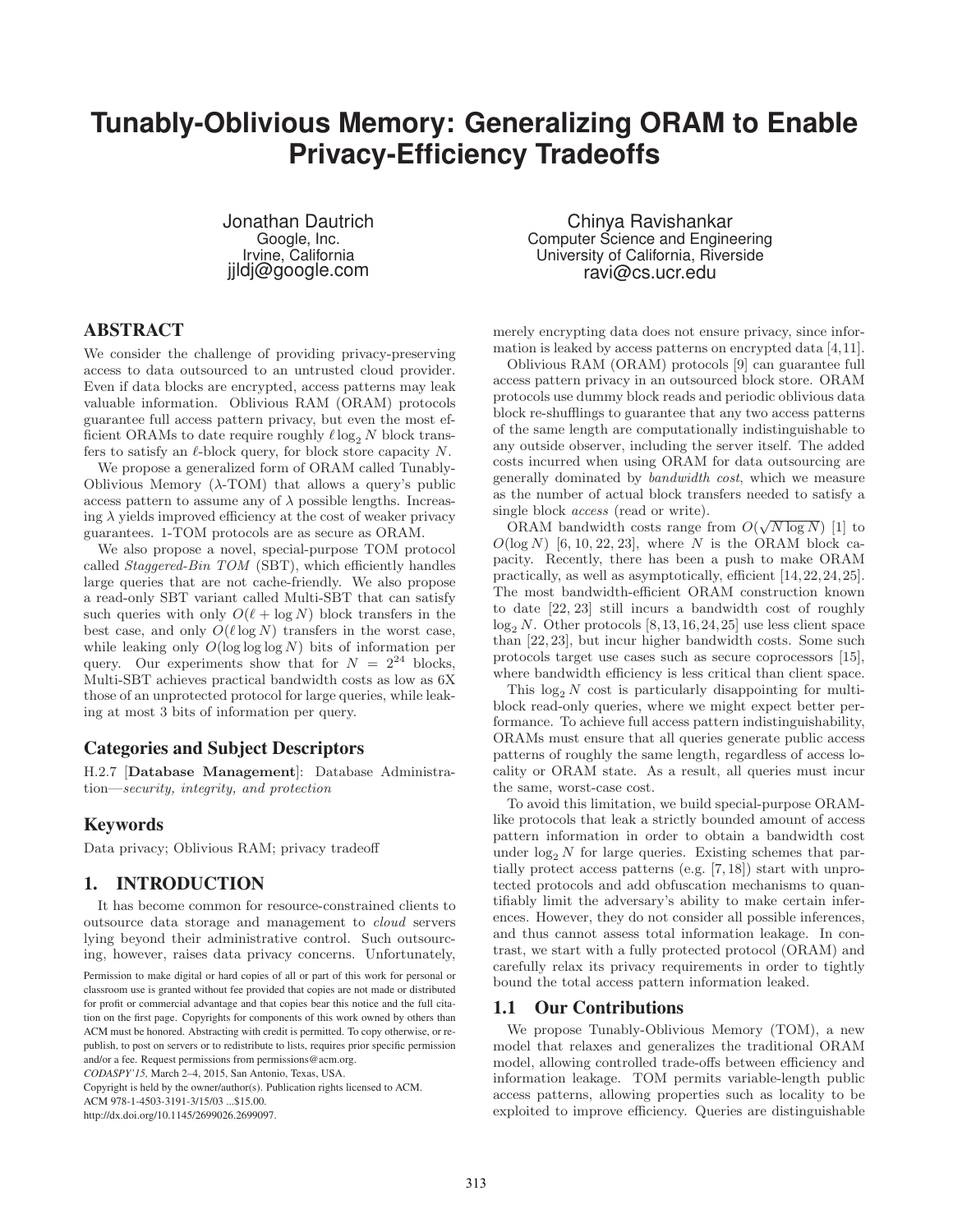by access pattern length, so for each query  $\lambda$ -TOM generates an access pattern with one of  $\lambda$  pre-determined lengths, limiting information leaked per query to  $\log_2 \lambda$  bits.  $\lambda$ -TOM protocols with large  $\lambda$  are more flexible and efficient, but leak more information. Protocols with small  $\lambda$  are more rigid, but offer better privacy. 1-TOM leaks no information, and has security equivalent to a traditional ORAM.

TOM can directly improve efficiency for queries showing locality by simply enhancing ORAM with a local block cache. However, we address the more challenging problem of building a TOM that efficiently handles workloads that are *not* cache-friendly. To this end, we propose a novel, specialpurpose TOM called *Staggered-Bin TOM* (SBT). We prove that SBT achieves bandwidth cost  $O(\log N/\log \log N)$  for large queries with blocks chosen uniformly at random, but has worst-case cost  $O(\sqrt{N})$ .

We also propose three read-only SBT variants, culminating in the Multi-SBT, which combines the SBT with a traditional ORAM, storing three copies of each block. The Multi-SBT achieves bandwidth cost  $O(1)$  for large uniform random block queries, and  $O(\log N)$  in the worst case, while leaking only  $O(\log \log N)$  bits per query. Thus, Multi-SBT can satisfy any  $\ell$ -block uniform random block query using only  $O(\ell + \log N)$  block transfers.

We developed a simulator to evaluate SBT and its variants, and compare practical costs of the Multi-SBT with the ORAM in [23]. We show that Multi-SBT maintains a practical bandwidth cost of roughly 6X for queries of  $4\sqrt{N}$ blocks, while [23] has substantially larger costs ranging from 22X to 29X for similar parameterizations (see Table 1).

The rest of this paper is organized as follows. Section 2 covers related work in protecting access pattern privacy. Section 3 presents the TOM model and its security definition. We describe the SBT in Section 4 and its variants in Section 5, with detailed performance analyses in the Appendix. Section 6 gives experimental results from our simulator comparing SBT and its variants.

# 2. RELATED WORK

# 2.1 ORAM and PIR Protocols

We focus on showing that the Multi-SBT outperforms the *Practical ORAM* in [22, 23] because it remains the most bandwidth-efficient single-server ORAM, and incurs a similar client space cost  $(O(N)$  with low constant). Both Practical ORAM [22,23] and the SBT logically partition blocks on the server. In [22,23] each partition is itself an ORAM, so the bandwidth cost remains logarithmic. In Multi-SBT, every fetch retrieves a potentially-usable block, enabling constant bandwidth cost in the best case.

ORAMs that emphasize reduced client space incur even higher bandwidth costs. Assuming 64KB blocks, Practical ORAM [22, 23] requires  $\log_2 N$  bandwidth cost. Path ORAM [24] requires closer to  $8 \log_2 N$ , and more if client space is reduced using recursion. The ORAMs in [13] and [8] both have asymptotic bandwidth cost  $O(\log^2 N/\log \log N)$ , and are outperformed in practice by Path ORAM [24]. Multicloud oblivious storage [21] achieves very low bandwidth cost (under 3X), but assumes multiple non-colluding servers.

Private Information Retrieval (PIR) techniques also support secure data outsourcing with full access pattern indistinguishability. PIR alone is generally computationally impractical [20], but progress has been made mixing ORAM with PIR to reduce bandwidth costs [5,16]. Due to the high latencies and drastic computation costs of such schemes, we do not compare the Multi-SBT with them here.

### 2.2 Partial Access Pattern Protection

Several efficient protocols have been proposed that *partially* protect access patterns. One example is the *Shuffle Index* [7], which uses an unchained B+ tree to store encrypted blocks. *Cover searches* provide access pattern privacy by making dummy block requests to obscure the true request. The authors quantify the adversary's ability to recognize that two given accesses correspond to the same block, but ignore other information leaks. For example, the protocol may run indefinitely without retrieving certain blocks. Since the adversary knows that such blocks are rarely requested, he can use their eventual request pattern to make additional inferences. In contrast, TOM's bounds on total information leakage hold for all inferences. Shuffle Index bandwidth cost is 16X, but drops to 4X with enough client space to store pointers to each block.

The protocol in [18] reads 2 blocks for every request, does no oblivious shuffling, and achieves a bandwidth cost as low as 4X even with limited client space. Like the Shuffle Index, it bounds the adversary's ability to correlate two accesses, but leaks even more unquantified information, via access patterns of rarely requested blocks, than the Shuffle Index.

Like TOM, the private computation protocol of [26] uses an ORAM and allows a bounded amount of access pattern information to leak in order to improve efficiency. However, the notions are otherwise fundamentally different. The protocol in [26] accesses main memory from trusted hardware via a black-box ORAM, using the additional space to enable more elaborate computations. Applications vary in the number of required ORAM fetches per computation. Leakage comes through each application's one-time maximum fetch rate choice. In contrast, TOM allows fetch counts to vary dynamically, letting the ORAM adjust fetch counts to match workloads, leaking information per query instead of per application setup. Thus, TOMs see efficiency improvements when the average number of fetches is small, even if the worst-case number is large.

### 3. TUNABLY-OBLIVIOUS MEMORY

# 3.1 ORAM Review

Oblivious RAM (ORAM) techniques [9] provide a mechanism for outsourcing encrypted data while ensuring that all possible access patterns are computationally indistinguishable to all observers other than the client, including the server itself. In an ORAM protocol, the client arranges his data in N fixed-size blocks of B bits each. Each block has a unique address  $a \in \{0, 1, ..., N-1\}$ . Each of the N blocks is encrypted using a semantically secure encryption scheme and then stored on the server. Every time a block a is written to the server, it is re-encrypted using a different nonce, and assigned a new server-side ID, preventing it from being directly linked to previous encrypted versions of a.

The goal of ORAM is to define an efficient protocol that re-shuffles and re-encrypts blocks to ensure that no information is leaked about the address or contents of each block, how frequently a given block is accessed, and whether the access is a read or write. The protocol may incorporate *dummy*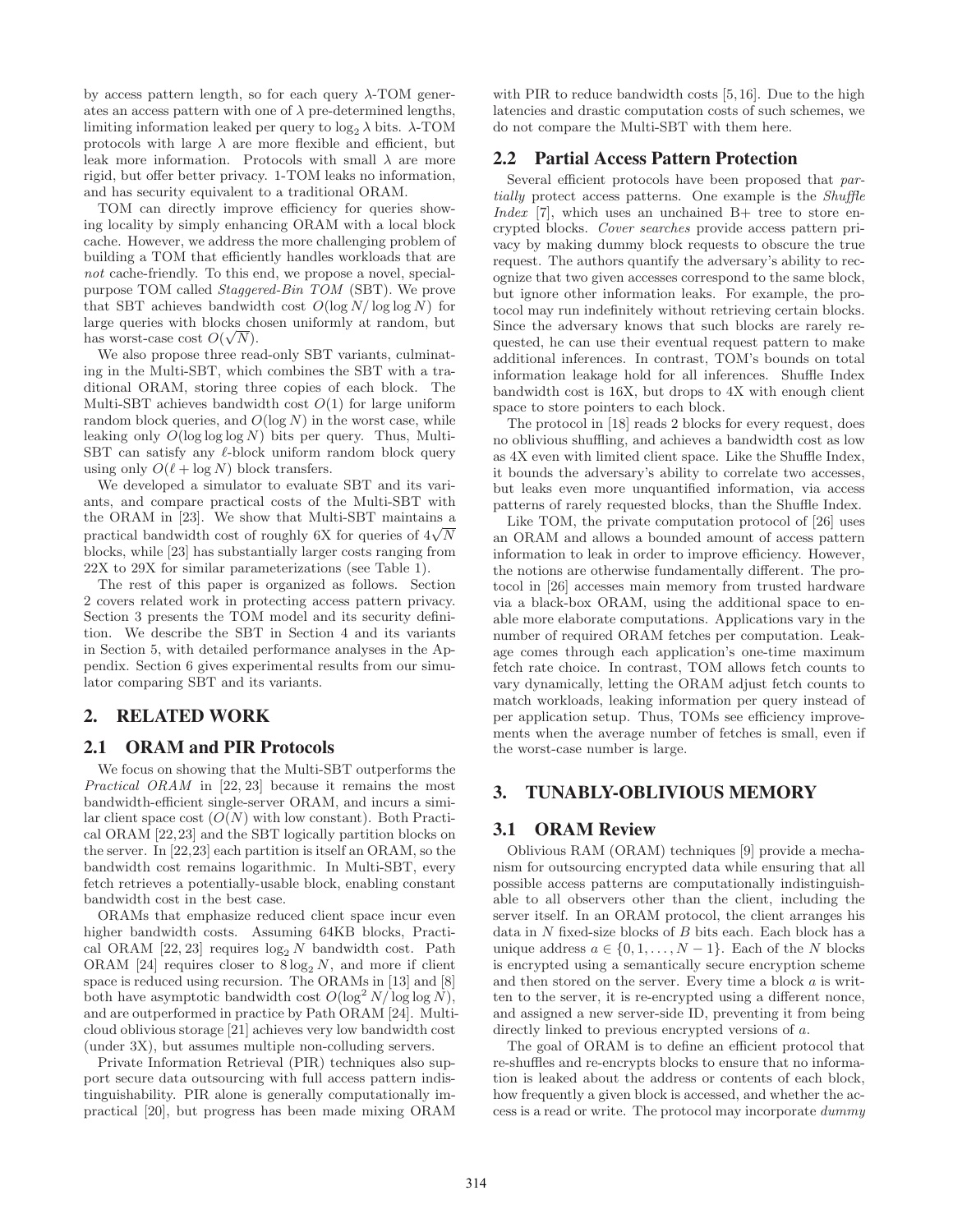Table 1: Comparison of [23] with results based on proposed Multi-SBT using the ORAM component from [23], with the parameterizations and costs given below and in [23], with 64 KB block size. Multi-SBT average cost is for uniform random queries of length  $\ell = 4\sqrt{N}$ ,  $\lambda = 8$ . Max. cost is three times ceiling of ORAM cost.

|          |                         | $ORAM$ [23]       |                   |          | Multi-SBT using ORAM from [23] |                   |              |                         |                                 |
|----------|-------------------------|-------------------|-------------------|----------|--------------------------------|-------------------|--------------|-------------------------|---------------------------------|
| N        | ORAM<br>$Capac-$<br>itv | Client<br>Storage | Server<br>Storage | $\cos t$ | Client<br>Storage              | Server<br>Storage | Avg.<br>Cost | Cost<br>Upper-<br>Bound | Leaked<br><b>Bits</b><br>Access |
| $2^{20}$ | 64 GB                   | 204 MB            | 205 GB            | 22.5X    | 604 MB                         | 333 GB            | 5.4X         | 69X                     | $3 \cdot 2^{-12}$               |
| $2^{22}$ | 256 GB                  | 415 MB            | 819 GB            | 24.1X    | $1.2\text{ GB}$                | $1.3$ TB          | 6.0X         | 75X                     | $3 \cdot 2^{-13}$               |
| $2^{24}$ | TB                      | 858 MB            | $3.2$ TB          | 25.9X    | $2.6$ GB                       | $5.2$ TB          | 6.3X         | 78X                     | $1\overline{3\cdot 2^{-14}}$    |
| $2^{28}$ | $16$ TB                 | 4.2 GB            | $51$ TB           | 29.5X    | 13.6 GB                        | 83 TB             | 5.8X         | 90X                     | $3 \cdot 2^{-16}$               |



Figure 1: Client issues secret accesses (read/write) to ORAM/TOM protocol, which translates to a sequence of public accesses (store/fetch) to the server. Adversary knows query length  $(\#$  requests in query) and step count  $(\#$  steps needed to satisfy query).

blocks, which contain no data but are indistinguishable from encrypted data blocks.

A client interacts with the ORAM protocol as with a trusted block store (Figure 1), issuing a *secret access pattern*  $\vec{S} = (s_1, \ldots, s_{|\vec{S}|})$  of block requests. Each secret access s is a triple  $(type, a, data)$ , where type is the access type (*read* or *write*), a is the local address of the block to access, and data is the plaintext data written to block a, if any.

The ORAM translates  $\vec{S}$  into a *public access pattern*  $P(\vec{S}) =$  $(p_1, \ldots, p_{|P(\vec{S})|})$  that is generally much longer than  $\vec{S}$ . Each public access  $p$  is also a triple  $(type, id, edata)$ , where  $type$ denotes the access type (*store* or *fetch*), id denotes the serverside ID of the accessed block, and *edata* denotes the encrypted block data to be stored, if any. A fetch optionally removes the block from the server.

The term *access pattern* has been used in the literature ambiguously to refer to either  $\vec{S}$  or  $P(\vec{S})$ . We disambiguate by calling  $\vec{S}$  the *secret* access pattern and  $P(\vec{S})$  the *public* access pattern. We now give the standard ORAM security definition of [23] in terms of our notation:

*Definition 1.* A protocol satisfies ORAM security if for every pair of secret access patterns  $\vec{S}_1$  and  $\vec{S}_2$  of the same length  $(|\vec{S_1}| = |\vec{S_2}|)$ ,  $P(\vec{S_1})$  and  $P(\vec{S_2})$  are computationally indistinguishable (to every observer other than the client).

If the ORAM block size B is reasonably large ( $B \gg$  $log<sub>2</sub> N$ , the communication cost is dominated by block transfers. The ORAM makes  $|P(\vec{S})|$  block transfers to satisfy  $\vec{S}$ ,

while an unprotected protocol needs only  $|\vec{S}|$  transfers. Thus the *bandwidth cost* of using ORAM to obscure an access pattern is given by  $\frac{|P(\vec{S})|}{|\vec{S}|}$ . The more efficient an ORAM, the lower its bandwidth cost.

### 3.2 Trading Obliviousness for Efficiency

We introduce the term *step* to refer to a discrete unit of work performed by an ORAM or TOM. Informally, each step retrieves a single encrypted *target* block from the server. Each step may also fetch and store other blocks in order to obscure the target block's identity or prepare for future requests (e.g. shuffling).

In a traditional ORAM, each secret access yields exactly one such step, and the target block is simply the block associated with the secret access. Each ORAM step is powerful in that it can obliviously retrieve any given target block from the server, but this power also makes each step expensive. Informally, the *step count* is the total number of steps needed to satisfy a given secret access pattern. The step count must match the number of secret accesses in order to satisfy ORAM's perfect privacy guarantee, so such powerful, expensive steps are mandatory.

In contrast, the TOM generalization allows the step count to vary, creating the possibility for more efficient but less powerful steps, and thus for more efficient protocols. For example, the Staggered Bin TOM (Section 4) partitions the blocks on the server into  $k$  bins (Figure 2). Each step may only retrieve a target block from a single, pre-determined bin. Each such step is thus less powerful than an ORAM step, but it is also more efficient. In the worst case,  $k$  steps are needed to satisfy a single secret access, but by carefully scheduling secret accesses from the same multi-block query, we can obtain lower overall bandwidth cost than a comparable ORAM. Allowing the step count to vary inevitably leaks some access pattern information. We show how to tightly bound such information in Sections 3.4 and 3.5.

We now define the TOM model more precisely. For each secret access pattern  $\vec{S}$ , a TOM generates a public access pattern  $P(\vec{S})$  divided into a sequence  $\sigma(\vec{S})$  of discrete *steps*. We use  $|\sigma(\vec{S})|$  to denote the *step count* of  $P(\vec{S})$ .

*Definition 2.* Each *step* is a series of stores and fetches used by the TOM protocol to retrieve a single *target* block from a subset of the blocks on the server. A step is complete when the TOM is ready to retrieve another target block.

Traditional ORAMs are special cases of TOM in which each secret access generates exactly one step  $(|\sigma(S)| = |S|)$ . Thus ORAM does not distinguish between *secret access* and *step*, necessitating our new terminology for TOM. In ORAM,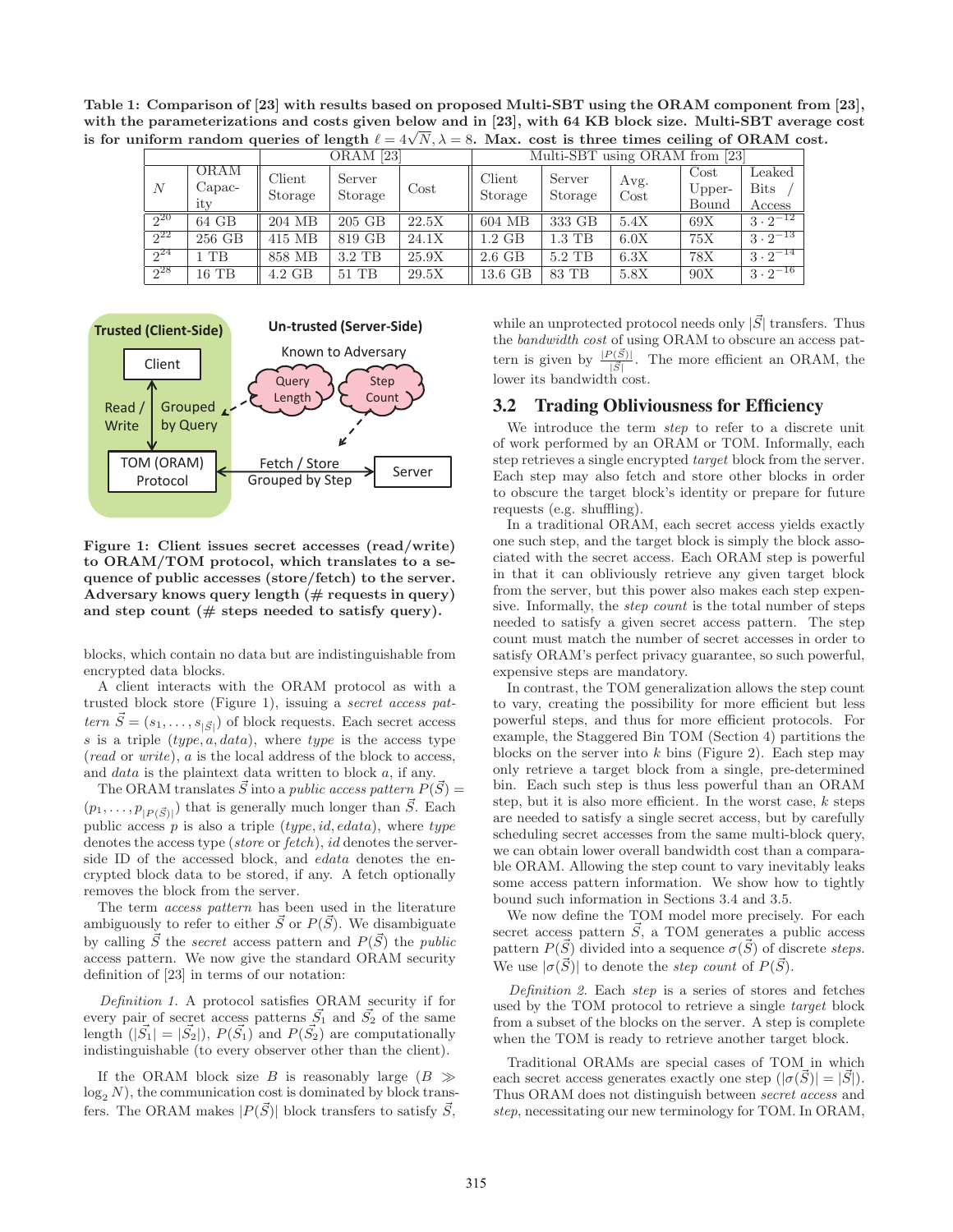the block subset accessible during a step includes all blocks on the server, while in Staggered Bin TOM (Section 4) it only includes blocks from one bin.

We say  $\vec{S}$  is *satisfied* once all the steps in  $\sigma(\vec{S})$  are complete. As in ORAM, if the TOM is *stateful*, some blocks updated by  $\ddot{S}$  may not be stored to the server immediately. Instead, even after the step completes, they are held locally as *dirty* blocks until they are written back to the server during a subsequent step.

*Definition 3.* A *query* is a secret access pattern  $\vec{S}$  composed of a batch of secret accesses that may be satisfied in any order.

A TOM receives multi-block *queries* from the client. Queries are handled sequentially relative to each other, but accesses within a query may be processed in any order. For security, *query* and *secret access pattern* are interchangeable.

TOM decouples *steps* from *secret accesses*, allowing query length  $|\vec{S}|$  to differ from step count  $|\sigma(\vec{S})|$ . This approach offers better efficiency than ORAM for two reasons. First, TOM need not generate steps for accesses to cached blocks. In ORAM, a repeat access to a recently cached block must still incur the overhead of a step, else the reduced step count would reveal the repeated access. Second, TOM need not require that each step be capable of accessing any block. By reducing the power of each step, TOM makes steps more efficient, potentially reducing a query's total bandwidth cost, even though the step count may increase. The SBT and its variants (Sections 4 and 5) exploit this second advantage.

### 3.3 TOM Security Definition

As in ORAM, we assume that query length  $|\vec{S}|$  is public. We also make the worst-case assumption that the adversary can observe precisely when each query starts and ends, and thus knows the exact step count  $|\sigma(\vec{S})|$  of each query.

In ORAM,  $|\sigma(\vec{S})| = |\vec{S}|$ , so  $|\sigma(\vec{S})|$  reveals nothing new to the adversary. In TOM,  $|\vec{S}|$  and  $|\sigma(\vec{S})|$  may differ, so  $|\sigma(\vec{S})|$  may leak information. For example, if  $|\sigma(\vec{S})| < |\vec{S}|$ , the adversary may infer that  $\vec{S}$  contains repeated accesses. We limit such leakage by forcing  $|\sigma(\vec{S})|$  to assume one of  $\lambda$ *milestone* values taken from a predefined set  $\mathcal{M}_{|\vec{S}|}$ . More milestones improve flexibility in generating  $\sigma(\vec{S})$  and thus improve efficiency, but also leak more information about  $\vec{S}$ .

 $\mathcal{M}_{|\vec{S}|}$  is defined up-front for each value of  $|\vec{S}|,$  so the milestones themselves do not leak information. Since the adversary knows  $|\vec{S}|$ , he already knows that  $|\sigma(\vec{S})|$  will be one of the  $\lambda$  milestones. Thus, he only learns information through the specific choice of milestone used for  $|\sigma(\vec{S})|$ . Equivalently, he learns which of  $\lambda$  equivalence classes  $\vec{S}$  belongs to, limiting information leakage by the size of  $\lambda$ .

We now define security for  $\lambda$ -TOM, which translates a secret access pattern  $\ddot{S}$  into a public access pattern with one of  $\lambda$  milestone step counts.

*Definition 4.* A protocol satisfies  $\lambda$ -TOM security if both of the following conditions hold for every possible pair of secret access patterns  $\vec{S}_1$  and  $\vec{S}_2$ :

- 1. Let  $\ell = |\vec{S_1}|$ . If  $|\vec{S_1}| = |\vec{S_2}|$  then  $|\sigma(\vec{S_1})|, |\sigma(\vec{S_2})| \in \mathcal{M}_{\ell}$ , where  $\mathcal{M}_{\ell}$  is a set of *milestones* of cardinality  $\leq \lambda$ .
- 2. If  $|\sigma(\vec{S_1})| = |\sigma(\vec{S_2})|$ , then  $P(\vec{S_1})$  and  $P(\vec{S_2})$  are computationally indistinguishable (outside the client).

By ensuring that any two public access patterns with the same step count are indistinguishable, we guarantee that information about  $\vec{S}$  only leaks through the observation of the step count  $|\sigma(\vec{S})|$ , which is in turn limited to one of  $\lambda$ milestones. We can bound the information leakage  $I_{\lambda}$  of a λ-TOM protocol by assuming the worst case, in which all milestones are equi-probable, giving:

**Lemma 1.** *A*  $\lambda$ *-TOM protocol leaks at most*  $I_{\lambda} \leq \log_2 \lambda$ *bits per query in expectation.*

*Proof.* Let R be a random variable representing the choice of milestone. The expected information leaked by revealing the outcome of R is given by the entropy  $H(R)$ .  $H(R)$  is maximized when each of the  $\lambda$  milestones is equi-probable, giving  $H(R) = \log_2 \lambda$  bits. Thus we have that  $I_{\lambda} \leq \log_2 \lambda$ .

When  $\lambda = 1$ , the leakage is  $I_{\lambda} = 0$ , which indicates that 1-TOM is as strong as ORAM. In fact, for  $\lambda = 1$ , we have by Condition 1 of Definition 4 that  $|\vec{S_1}| = |\vec{S_2}|$  implies  $|\sigma(\vec{S_1})|$  =  $|\sigma(\vec{S_2})|$ , and thus by Condition 2 that  $|\vec{S_1}| = |\vec{S_2}|$  implies  $P(\vec{S_1})$  and  $P(\vec{S_2})$  are indistinguishable. Therefore any 1-TOM protocol satisfies ORAM security (Definition 1). The reverse is also true for any ORAM with a notion of steps. In any case, we make no claim that 1-TOM is substantively more secure than ORAM, so we treat 1-TOM and ORAM as equivalent.

Since each query leaks at most  $I_{\lambda}$  bits, larger queries leak less information per access. Combining small, independent queries would reduce leakage, but may also increase latency. It is critical that no query results be released to the client until the entire query is satisfied. If the client used partial results, the partial completion time might leak, revealing additional information. Thus, query size is limited by the size of the results cache allocated to the TOM, and excessively large queries may need to be broken up. In standard ORAM,  $I_{\lambda} = 0$ , so there is no motivation to make queries larger than a single block access.

What the adversary *gains* from leaked access pattern information depends heavily on what other information the adversary holds. Other schemes that obscure access patterns (e.g. [7]) focus on quantifying the adversary's inability to make particular inferences, but do not assess holistic information loss. In contrast, we upper-bound the total access pattern information leakage, and leave it to the client to decide how much leakage is acceptable given the application.

### 3.4 Paddable TOM Protocols

We now show how to construct a  $\lambda$ -TOM for any given λ from a *paddable* TOM. Intuitively, we start by choosing  $\lambda$  milestones, then delay each query's completion by silently padding it with dummy steps until its step count reaches a milestone. We use  $S_{\text{MAX}}$  to denote the worst-case per-access step count.

*Definition 5.* A protocol is a *Paddable TOM* if it satisfies:

- 1. Condition 2 of Definition 4 (indistinguishable patterns)
- 2. It has finite upper bound  $\ell \cdot S_{\text{MAX}}$  on step count  $|\sigma(\vec{S})|$ generated by a secret access pattern of length  $\ell = |\vec{S}|$ .
- 3. Any  $P(\vec{S})$  may be *padded* by adding any number of *dummy* steps, increasing  $|\sigma(\vec{S})|$  by any amount.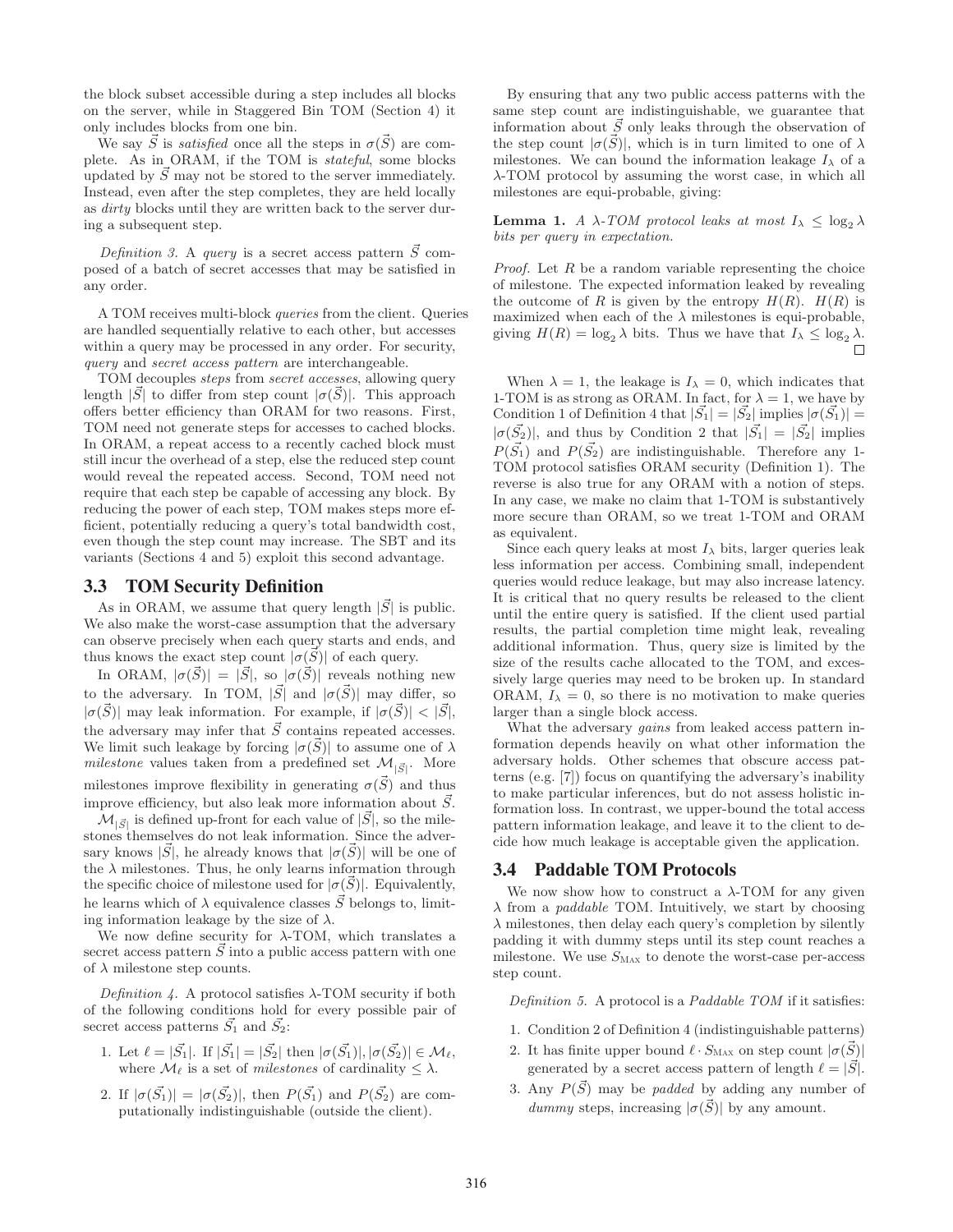We can coerce any paddable TOM into satisfying  $\lambda$ -TOM for any given  $\lambda$ . We first define appropriate milestones for  $\mathcal{M}_{\ell}$ , then instruct the protocol to pad every public access pattern with dummy steps, increasing  $|\sigma(\vec{S})|$  to the smallest milestone in  $\mathcal{M}_{\ell}$  greater than or equal to the original step count. If we trivially set  $\mathcal{M}_{\ell} = {\ell \cdot S_{\text{MAX}}}$ , and translate every secret access pattern of length  $\ell$ , with padding, into a public access pattern with step count  $\ell \cdot S_{\text{MAX}}$ , we satisfy 1-TOM and thus ORAM security.

Efficient paddable protocols will generate step counts much smaller than  $\ell \cdot S_{\text{MAX}}$ , so the padding required to reach  $\ell \cdot S_{\text{MAX}}$ may incur substantial bandwidth cost. Increasing  $\lambda$  (adding milestones) can reduce cost, but also reduces privacy. To make the best possible tradeoffs, our strategy for choosing milestones should minimize cost due to padding for any  $\lambda$ .

### 3.5 Log-Spacing for Paddable Protocols

Let  $m = |\sigma(\vec{S})|$  be the original step count generated from query  $\vec{S}$  of length  $\ell = |\vec{S}|$ . We may have  $m < \ell$  if most queried blocks are cached, but such cases are too rare to merit dedicated milestones, so we assume  $\ell \leq m \leq \ell \cdot S_{\text{MAX}}$ .

Let  $m'$  be the smallest milestone in  $\mathcal{M}_{\ell}$  such that  $m' \geq m$ . In a paddable TOM, the fractional increase in step count, and thus bandwidth cost, is given by the *padding factor*  $m'/m$ . Let  $\delta$  be the maximum padding factor (maximum possible value of  $m'/m$ . Given  $\lambda$ , we propose to minimize  $\delta$ by log-spacing milestones as multiples of  $\ell$  over  $[\ell, \ell \cdot S_{\text{MAX}}]$ :

$$
\mathcal{M}_{\ell} = \left\{ \left[ \ell \left( S_{\text{Max}} \right)^{i/\lambda} \right] \mid i \in \mathbb{Z}, 1 \leq i \leq \lambda \right\}.
$$
 (1)

This spacing strategy minimizes the maximum padding factor  $\delta$ , ensuring:

$$
\delta \le \left[ \left( S_{\text{Max}} \right)^{1/\lambda} \right]. \tag{2}
$$

To minimize  $\lambda$  for given  $\delta$ , we solve  $(S_{\text{Max}})^{1/\lambda} \leq \delta$  for  $\lambda$ :

$$
\lambda \ge \frac{\log S_{\text{Max}}}{\log \delta} = \log_{\delta} S_{\text{Max}}.\tag{3}
$$

These expressions reveal a clear tradeoff between privacy  $(\lambda)$  and efficiency  $(\delta)$ . Smaller  $S_{\text{Max}}$  can improve privacy *and* efficiency, which is unsurprising since ORAMs fix privacy at  $\lambda = 1$  and seek to reduce the worst-case per-access cost.

### 3.6 Assessing TOM Information Leakage

Since each query in a  $\lambda$ -TOM protocol leaks at most a fixed  $I_{\lambda}$  bits of information, smaller queries leak more information per access. Thus TOM is best applied in scenarios where queries are large or can be easily batched.

Consider a TOM with worst-case per-access step count  $S_{\text{Max}} \in O(polylog(N))$ . The log-spacing strategy with  $\delta = 2$ gives  $\lambda \in O(\log \log N)$ , and thus a leakage per query of only  $I_{\lambda} \in O(\log \log \log N)$  bits per  $\ell$ -block query. Even a less efficient TOM with  $S_{\text{Max}} \in O(\sqrt{N})$  leaks only  $I_{\lambda} \in$  $O(\log \log N)$  bits, which is still far better than the  $O(\ell \log N)$ bits leaked by an unprotected protocol.

What the adversary actually *gains* from the leaked access pattern information depends heavily on when each step count was observed and what other information the adversary holds. Other schemes that obscure access patterns (e.g. [7]) focus on quantifying the adversary's inability to make particular types of inferences, but do not address all possible inferences, and thus do not assess holistic information loss. In contrast, we upper-bound the total access pat-

Table 2: SBT and TOM Notation

|                                                      | Max. padding factor (padding cost increase)      |  |  |  |
|------------------------------------------------------|--------------------------------------------------|--|--|--|
| H                                                    | Max. fetch queue length, before padding          |  |  |  |
| All queries, strict upper bound:                     |                                                  |  |  |  |
| $S_{\rm{MAX}}$                                       | Worst-case per-access step count, before padding |  |  |  |
| $C_{\text{Max}}$                                     | Worst-case bandwidth cost, after padding         |  |  |  |
| Large uniform rand. block queries, high-prob. bound: |                                                  |  |  |  |
| $C_{\rm HP}$                                         | High-prob. bandwidth cost, after padding         |  |  |  |

tern information leakage, and leave it to the client to decide how much leakage is acceptable given the application.

### 4. STAGGERED-BIN TOM

Here we present a novel λ-TOM protocol, called *Staggered-Bin TOM* (SBT), that reduces costs even for large queries that are not cache-friendly. In Section 5 we propose three read-only variants of SBT that store multiple copies of each block and reduce costs by choosing the most convenient copy to fetch. Table 2 gives some key notation, and Table 3 compares performance of SBT variants.

As noted in Section 3.3, an ORAM is simply a 1-TOM. TOM allows us to decouple steps from secret accesses, so we could improve on ORAM performance by simply increasing  $\lambda$  and adding a local block cache. We could then satisfy most cached block accesses without stepping the  $\lambda$ -TOM (without block transfers), while leaking only  $\log_2 \lambda$  bits per multiblock query. However, caching only improves performance when secret access patterns exhibit temporal locality.

# 4.1 SBT Architecture

An SBT contains N blocks of B bits each placed in  $n + 1$ logical *bins*, each with a maximum capacity of n blocks. We initialize the SBT by filling the bins with  $n, n-1, \ldots, 1, 0$ blocks, respectively, and storing them on the server. The SBT always keeps n more blocks locally, for  $N = n(n+3)/2$ blocks total (Figure 2).

We choose n to be the smallest integer such that  $N <$  $n(n+3)/2$ , and add up to n extra data blocks to increase SBT capacity N to exactly  $n(n+3)/2$ . No unusable dummy *blocks of any kind are added*, keeping server storage overhead low. Bins are purely logical structures, so the server is free to use any physical configuration for storing blocks.

The SBT needs local (client-side) storage space for three purposes. First, it requires  $B_n$  bits for the n blocks always stored locally. Second, it needs  $B\ell$  bits to cache the results of an  $\ell$ -block query, so that all  $\ell$  blocks can be simultaneously released to the client. Finally, as in [23], the SBT needs a small amount of space for each of the N blocks to record its server ID, containing bin's index, and a list of block addresses in each bin, for a total of roughly  $2 \log_2 N$  bits per block.

In all, approximately  $B(n + \ell) + 2N \log_2 N$  bits of client storage are required. Though these storage requirements may seem high,  $[23]$  and  $[22]$  note that B is large enough in practice that the space needed to store  $n \approx \sqrt{2N}$  blocks is comparable to the space needed for the meta-data of all N blocks. For example, with  $N = 2^{30}$  blocks, and block size  $B = 64KB$ , we need under 8GB for the meta-data, and up to 8GB local block storage for queries of  $\ell = 3\sqrt{N}$  blocks.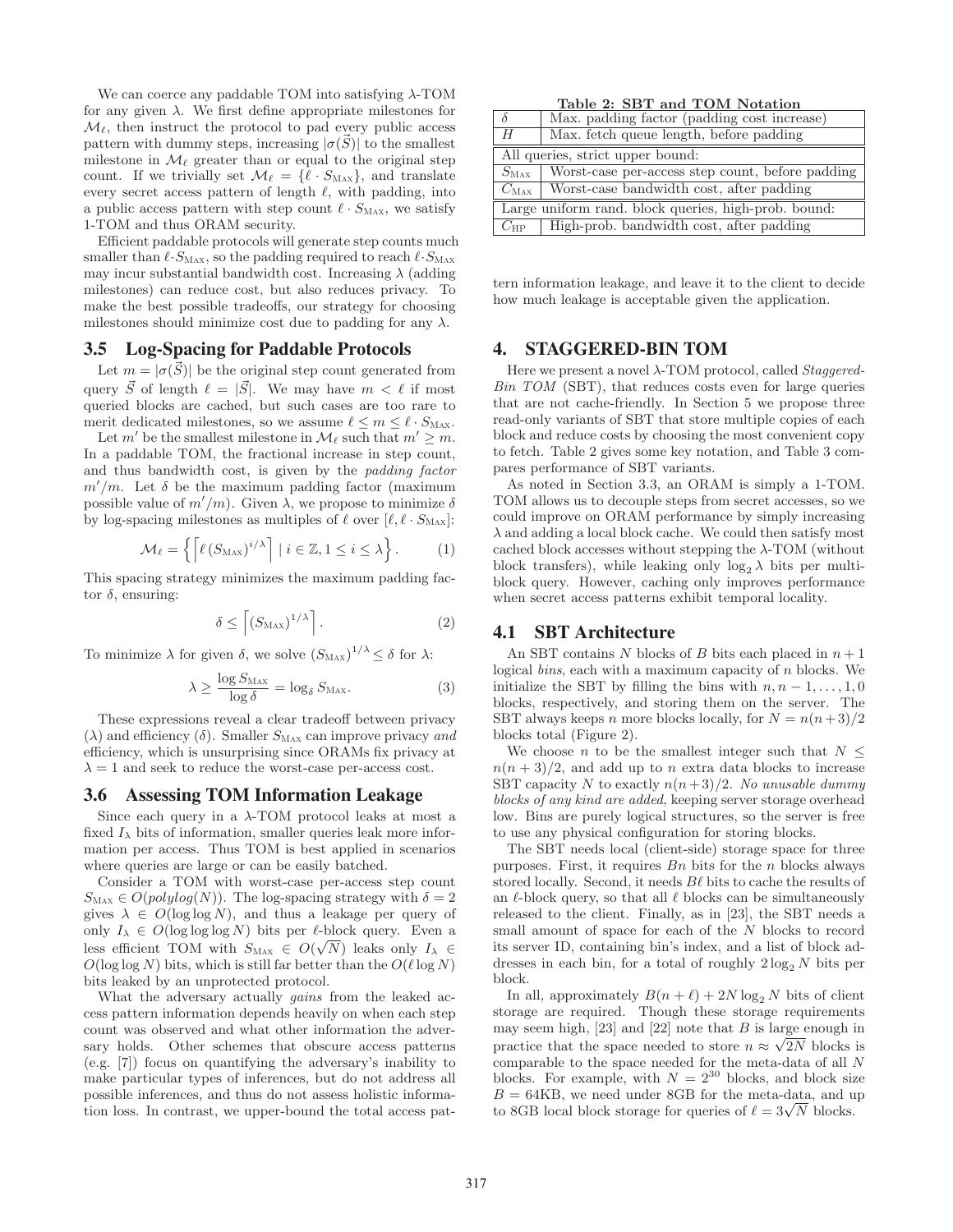| Protocol             | Worst-<br>Case<br>$C_{\rm MAX}$ | Uniform Rand.<br>Block $C_{HP}$ for<br>$\ell \approx 4\sqrt{N}$ | Bits Leaked<br>Per $\ell$ -Block<br>Query | $Effi-$<br>cient<br>Write | Server<br>Storage<br>(Bits) | Client Storage (Bits)                                |
|----------------------|---------------------------------|-----------------------------------------------------------------|-------------------------------------------|---------------------------|-----------------------------|------------------------------------------------------|
| Unprotected          |                                 |                                                                 | $\ell$ lg N                               | Yes                       | $\overline{NB}$             | O(1)                                                 |
| ORAM <sup>[23]</sup> | $\lg N$                         | $\lg N$                                                         | -0                                        | Yes                       | $\leq 4NB$                  | $3B\sqrt{N}+1.25N\lg N$                              |
| <b>SBT</b>           | $2\sqrt{2N}$                    | $\frac{\log N}{\log \log N}$<br>O                               | $\lg \lg(\sqrt{2N})$                      | Yes                       | $N$ $B$                     | $(\ell + \sqrt{2N})B + 2N \lg N$                     |
| 2-Choice SBT         | $4\sqrt{N}$                     | $O(1), \approx (3-5)$                                           | $\lg \lg(2\sqrt{N})$                      | N <sub>o</sub>            | 2NB                         | $(\ell + 2\sqrt{N})B + 4N \lg N$                     |
| $SBT+ORAM$           | $3\lg N$                        | $O(\log \log N)$                                                | $\lg \lg (3 \lg N)$                       | No                        | < 5NB                       | $(\ell + \sqrt{2N} + 3\sqrt{N})B +$<br>$3.25N \lg N$ |
| Multi-SBT            | $3\lg N$                        | $O(1), \approx (4-7)$                                           | $\lg \lg(3 \lg N)$                        | No                        | $\leq 6NB$                  | $(\ell + 5\sqrt{N})B + 5.25N \lg N$                  |

Table 3: Comparison of our λ-TOM protocols, block size B. Numbers approximate; estimated average costs taken from Figures 5–7. Smaller  $C_{\text{Max}}$  improves privacy/efficiency tradeoff.  $\lambda \leftarrow S_{\text{Max}}$  for constant  $\delta$ .  $\lg \equiv \log_2$ 



Figure 2: SBT in its initial state, with  $n = 5$  blocks on the client, and  $n(n+1)/2$  on the server. The empty server-side incoming bin will be filled in, one block at a time, by the  $n$  blocks from the client.



Figure 3: SBT after 3 steps. Server bins are accessed in a round-robin fashion. Blocks  $L, F, D$  have been fetched to the client-side incoming bin, and blocks  $R, Q, P$  stored to server-side *incoming* bin.

# 4.2 SBT Operation

Each step in the SBT fetches one block from and stores one block to the server. SBT operation is best described in terms of *passes* of n steps each. A pass fetches and removes one block from each of the  $n$  non-empty bins in order, and stores n blocks to the previously empty bin. After each pass, the bin load pattern rotates by 1 bin, and fetches continue round-robin (Figure 3). After each pass, the SBT re-encrypts the n fetched blocks, randomly permutes them, assigns them to the empty bin, and generates new server-side IDs to prevent linking to old copies.

Each query consists of  $\ell$  secret accesses for distinct block addresses. A query may begin or end at any point during a pass. The SBT cannot change the one-per-bin round-robin fetch pattern, but may choose which block to fetch from each bin. Thus, a single-block query can always be satisfied in n steps, since we fetch at least one block from every nonempty bin. Similarly, any  $\ell$ -block query takes at most  $\ell n$  steps  $(S_{\text{MAX}} = n)$ , since we always retrieve at least one target block per pass, even if all  $\ell$  blocks are in one bin.

The SBT maintains a *fetch queue* for each bin. To start a query, we identify the bin containing each block to be accessed, and add an appropriate fetch to that bin's fetch queue. When the SBT is ready to issue a fetch for bin  $i$ , it first checks i's fetch queue. If the queue is non-empty, the next fetch is dequeued and dispatched to the server. Otherwise, a dummy fetch is generated for a randomly chosen block from the bin. Once all fetch queues are empty and all outstanding fetches finish, the query is satisfied and results are released to the client.

All fetches must proceed in order, as must all stores. Further, to maintain  $n$  blocks on the client, a given step's store cannot begin until its fetch completes. However, stores may trail their corresponding fetches as much as necessary to ensure full network bandwidth utilization. That is, we may initially let fetches get several steps ahead of stores, so that many stores and fetches run concurrently.

# 4.3 SBT Security

We now show that SBT meets the Paddable TOM criteria in Definition 5. We have shown that SBT has a finite step count upper bound  $ln$ , so it remains to show that public access patterns with the same step count are indistinguishable (Condition 2 of Definition 4), and that public access patterns may be padded.

Theorem 1. *In the SBT, for any two public access patterns*  $P(S_1), P(S_2),$  *if*  $|\sigma(S_1)| = |\sigma(S_2)|$ *, then*  $P(S_1)$  *and*  $P(S_2)$ *are computationally indistinguishable.*

*Proof.* First, the order in which the SBT fetches from and stores to bins is fixed. Hence, any two public access patterns with the same step count must make fetches and stores to and from exactly the same sequence of bins.

*Store Patterns*: After each pass, the locally-stored bin of blocks to be sent to the server is randomly permuted and re-encrypted using a semantically secure encryption scheme and a fresh nonce. Blocks are then stored to the server in their permuted order. Re-encryption ensures that the server cannot distinguish the blocks. Random permutation ensures that blocks are always stored in a uniformly random order, independent of fetch order. Thus any two *store* patterns of the same length are computationally indistinguishable.

*Fetch Patterns*: Since the blocks within each bin were randomly permuted, each block's location in the bin is independent of its data and any prior accesses. Thus each fetch is indistinguishable from a uniformly random choice from the bin's remaining blocks, and any two fetches from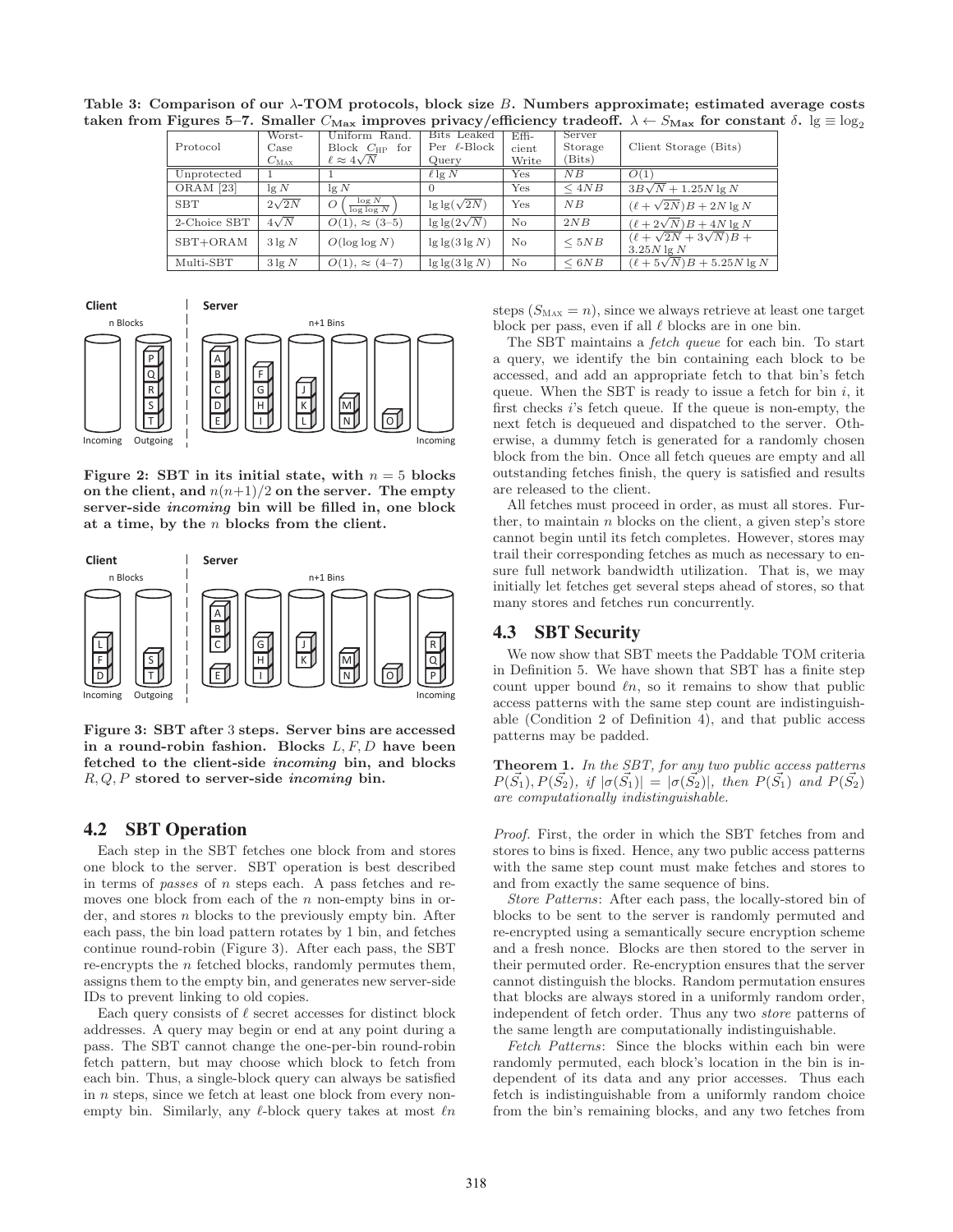one bin are indistinguishable. Thus any two *fetch* patterns of the same length are indistinguishable.

Thus, since  $P(\vec{S_1})$  and  $P(\vec{S_2})$  have the same step count, and there is exactly one fetch and store per step, their fetch and store patterns each have the same length and are indistinguishable. Since both fetches and stores are indistinguishable, and the pattern of when to issue fetches and stores is predetermined,  $P(S_1)$  and  $P(S_2)$  are themselves computationally indistinguishable.  $\Box$ 

Theorem 2. *Any public access pattern generated by SBT may be* padded *by adding any number of dummy steps.*

*Proof.* We can pad any public access pattern in SBT with any number d of additional steps by issuing d *dummy* fetches for randomly chosen blocks from each of the next d bins, along with their corresponding stores.  $\Box$ 

Theorems 1 and 2 establish that SBT is a Paddable TOM, as per Definition 5. Thus we can coerce SBT into satisfying  $\lambda$ -TOM for any  $\lambda$ . In particular, we apply the log-spacing strategy of Section 3.5 to choose the  $\lambda$  milestones in  $\mathcal{M}_{\ell}$ . The smaller our choice of  $\lambda$ , the greater our privacy but the poorer our performance. By Equation 2, for a given  $\lambda$ , we have a maximum padding factor:

$$
\delta \le \left[ \left( S_{\text{Max}} \right)^{1/\lambda} \right] = \left[ n^{1/\lambda} \right] \le \left( 2N \right)^{1/2\lambda}.
$$
 (4)

Similarly, by Equation 3, for a  $\delta$ , we get a minimum milestone count  $\lambda$  given by:

$$
\lambda \ge \log_{\delta} S_{\text{Max}} = \log_{\delta} n. \tag{5}
$$

# 4.4 SBT Performance

The upper-bound on the SBT's per-access step count is given by  $S_{\text{MAX}} = n$ , so the upper-bound bandwidth cost is given by  $C_{\text{MAX}} = 2n \leq 2\sqrt{2N}$ . We now determine the bandwidth cost  $C_{\text{HP}}$  that holds with high probability for large, uniform random block queries, which are queries composed of  $\ell$  block addresses chosen uniformly at random, without replacement.

The size of each fetch queue decreases by at most one during a given pass, so the number of passes needed to satisfy a query depends on the initial length of the longest fetch queue. We use  $H$  to denote the maximum length of the longest fetch queue. The query generates step count roughly  $nH$  without padding. In the best case, each fetch queue is nearly the same length, and in the worst case all fetches are in the same queue, so we know that  $\lceil \ell/n \rceil \leq H \leq \ell$ .

**Theorem 3.** Let  $\ell \geq n$  *(large queries). With high probability for the SBT with uniform random block queries:*

$$
H \in O\left(\frac{\ell}{n} \frac{\log n}{\log \log n}\right).
$$

We prove this theorem in Appendix A, using the observation that we can bound  $H$  by bounding the maximum urn height in the well-known *balls and urns* problem [12, 19], where balls are thrown into urns uniformly at random, with replacement. Thus, for uniform random block queries with  $\ell \geq n$ , the bandwidth cost, with high probability, is:

$$
C_{\rm HP} \in O\left(\delta \frac{n}{\ell} \frac{\ell}{n} \frac{\log n}{\log \log n}\right) \subseteq O\left(\frac{\delta \log N}{\log \log N}\right),\qquad(6)
$$

with constant  $\delta$  for at least  $\lambda \in \Omega(\log N)$  milestones. Thus SBT is able to satisfy large queries that are not cachefriendly with a lower asymptotic cost than the best existing ORAM protocols (cost  $O(\log N)$ ) while leaking only  $I_{\lambda} \in O(\log \log N)$  bits per  $\ell$ -block query.

# 5. SBT VARIANTS

We now propose three read-only SBT variants: *2-Choice SBT*, *SBT+ORAM*, and *Multi-SBT* (a combination of 2- Choice SBT and SBT+ORAM). These variants store multiple copies of each block and fetch the most convenient copy available, reducing bandwidth cost to as little as  $C_{\text{MAX}} =$  $3\log_2 N$  in the worst case, and  $C_{HP} \in O(1)$  for large uniform random block queries (see Table 3).

*Read-only* means that the client cannot update the contents of any of his blocks. However, blocks must still be re-encrypted and stored back to the server to preserve privacy. Writes *can* be supported, but would require all copies of a block to be updated, making writes substantially more expensive than reads.

### 5.1 The 2-Choice SBT Variant

We construct the 2-Choice SBT by creating two copies of each of the N data blocks, and adding them all to a single SBT with capacity  $2N$ , which treats both copies as independent blocks. The key difference from SBT is that when the 2-Choice SBT needs to read block  $a$ , it may choose to fetch the block from either of 2 bins. It is possible that both copies of a will be in the same bin, but this state is rare and transient, persisting only until either copy is fetched.

For a given query, each of the  $\ell$  secret block accesses yields a fetch that is assigned to one of two bins' fetch queues. We want to optimize the assignment of fetches to bins, reducing the maximum queue length  $H$ . Since we know the entire query and the block-bin mapping, the optimization resembles the *optimal multi-choice allocation* [2], and *offline Cuckoo hashing* [17] problems.

# *5.1.1 Random Round Robin Algorithm*

We optimize fetch assignments using the iterative *Random Round Robin* (*RRR*) algorithm proposed in [2]. We describe RRR briefly, replacing *balls* with block *fetches* and *bins* with fetch *queues*.

We first guess a target maximum queue length  $H'$ , starting with the minimum  $H' = [\ell/n]$ . We then run RRR to try to find an assignment of fetches to queues with actual  $H \leq H'$ . If the attempt fails, we increment  $H'$  and repeat. In practice, we rarely expect more than two iterations [2], so we fix a maximum iteration count  $r = 5$ , after which we return the best available result. The iterative RRR runs efficiently, requiring time and space in  $O(r(n + \ell))$ .

For each RRR iteration, each fetch starts out *uncommitted*: assigned to the queues of both bins containing its block. When we *commit* a fetch to a queue, we irreversibly remove it from its other queue. We identify any queue  $q$  with length at most  $H'$ , and commit to  $q$  all its uncommitted fetches. The intuition is that since  $q$ 's length is at most  $H'$  and cannot increase, it should accept its current assignment, freeing as many fetches as possible from other queues. Any time we remove a fetch from a queue, we repeat this check.

We continue by stepping through all remaining queues with uncommitted fetches, for each queue randomly choosing one uncommitted fetch to commit to the queue, followed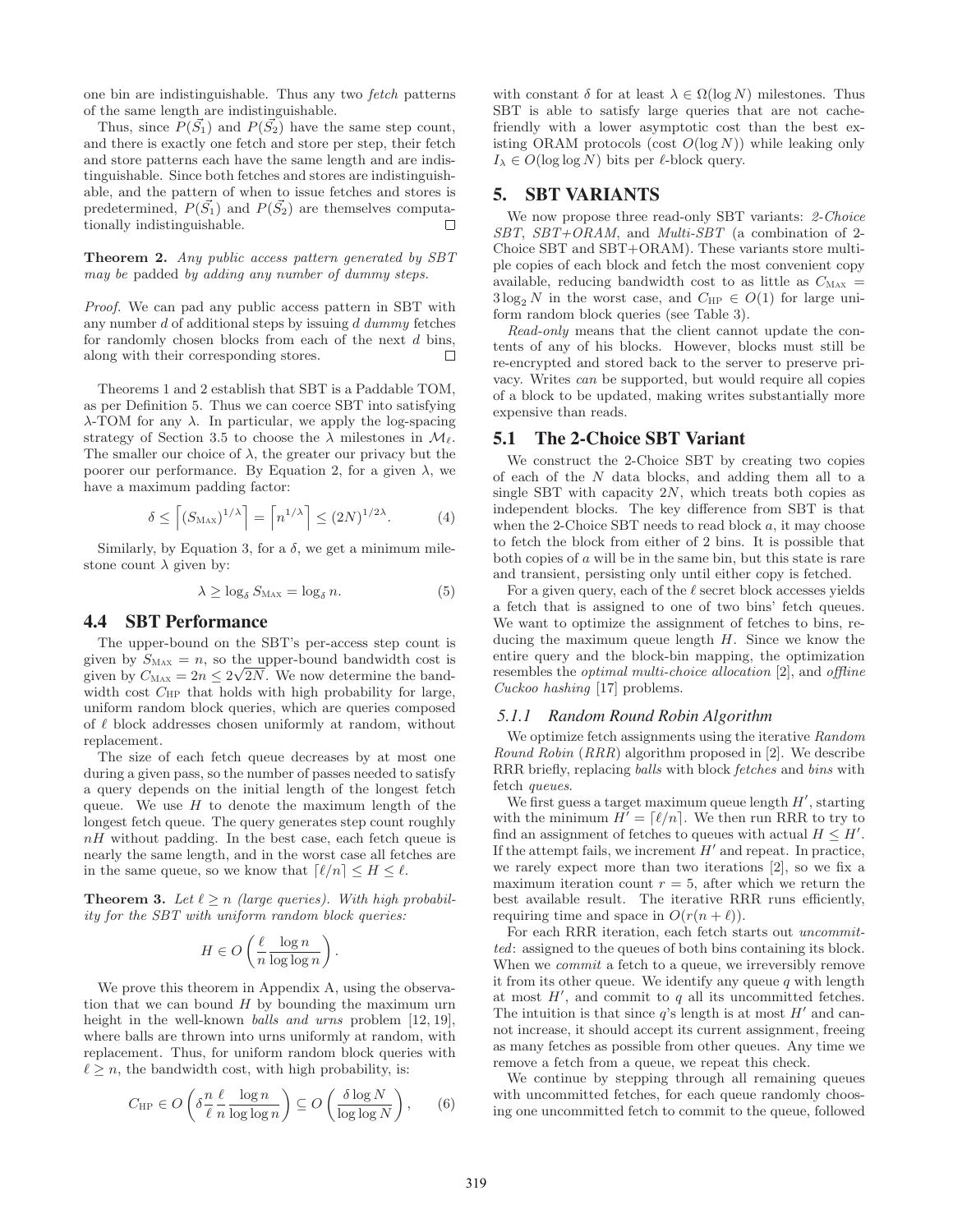by the length check. We continue stepping through queues until all fetches are committed. If any queues still have more than H′ fetches, the RRR iteration is declared a failure.

#### *5.1.2 2-Choice SBT Security*

To an observer, the 2-Choice SBT behaves just like the SBT, except for its higher capacity. Thus, 2-Choice SBT's security follows from the arguments for SBT security in Section 4.3. In particular, 2-Choice SBT meets the criteria of Definition 5 for a Paddable TOM Protocol with worstcase per-access step count  $S_{\text{Max}} = n \leq 2\sqrt{N}$ . Thus, it can be coerced to  $\lambda$ -TOM using the log-spacing strategy. By Equation 2, the maximum padding factor  $\delta$  is given by  $\delta \leq \left\lceil n^{1/\lambda} \right\rceil \leq (4N)^{1/(2\lambda)}$ . For a given  $\delta$ , Equation 3 gives  $\lambda \geq \log_{\delta} n$ .

#### *5.1.3 2-Choice SBT Performance*

Since 
$$
S_{\text{Max}} \leq 2\sqrt{N}
$$
, we have  $C_{\text{Max}} \leq 4\sqrt{N}$ .

Conjecture 1. *With high probability, the 2-Choice SBT with uniform random block queries gives*  $H \in O(\ell/n + 1)$ *.* 

For a related balls and urns problem, the authors in [2] show empirically that *RRR* yields maximum urn height in  $O(\ell/n+1)$ , with performance nearly indistinguishable from the more complex *Selfless Algorithm*, which is proven to have maximum height  $O(\ell/n + 1)$  with high probability. While we cannot provide a formal proof of Conjecture 1, we give a detailed argument supporting it in Appendix A, and show in Section 6 that it is borne out by our experiments.

Assuming Conjecture 1, the bandwidth cost of the 2-Choice SBT used on uniform random block queries with  $\ell \geq n$  is, with high probability:

$$
C_{\mathrm{HP}} \in O\left(\delta \frac{n}{\ell} \left(\frac{\ell}{n} + 1\right)\right) \subseteq O(\delta),\tag{7}
$$

with constant  $\delta$  for  $\lambda \in \Omega(\log N)$ . Thus, for large uniform random block queries, the 2-Choice SBT is highly efficient, and leaks only  $I_{\lambda} \in O(\log \log N)$  bits/query.

Relative to SBT, the 2-Choice SBT doubles the storage space required for the server  $(2N)$ , and increases required client block storage from  $\sqrt{2N}$  to  $2\sqrt{N}$  blocks and client index space from about  $2N \log_2 N$  to nearly  $4N \log_2 N$  bits.

### 5.2 The SBT+ORAM Variant

We construct the SBT+ORAM by merging a SBT with any efficient ORAM. We store one copy of each block in the SBT and in the ORAM, and run both protocols in parallel. To read a block, we either fetch it using the SBT, or read it using a single ORAM step. For now we use the practical ORAM of [23] due to its low bandwidth cost of roughly  $log_2 N$  block transfers per secret access.

For each query, we first assign all fetches to the SBT component's fetch queues and let it run normally. After every  $\log_2 N$  SBT steps, we remove one fetch from the current longest fetch queue and re-assign it to the ORAM.

### *5.2.1 SBT+ORAM Security*

The ORAM component advances one step for every  $log_2 N$ SBT steps. Thus, in the worst case where we rely strictly on the ORAM, we need  $\ell(1 + \log_2 N)$  total steps to satisfy a query of length  $\ell$ , so the per-access step count is bounded by  $S_{\text{MAX}} = 1 + \log_2 N$ . We now show that SBT+ORAM satisfies the indistinguishability and paddability conditions of a Paddable *TOM*.

Theorem 4. *In SBT+ORAM, for any public access patterns*  $P(\vec{S_1})$ *,*  $P(\vec{S_2})$ *, if*  $|\sigma(\vec{S_1})| = |\sigma(\vec{S_2})|$ *, then*  $P(\vec{S_1})$  *and*  $P(\vec{S}_2)$  are computationally indistinguishable.

*Proof.* Since ORAM uses exactly one step per secret access, two public access patterns with the same step count have the same secret access pattern length. Thus, by Definition 1, any two public access patterns with the same step count generated by the ORAM are indistinguishable. By Theorem 2, any two public access patterns with the same step count generated by the SBT are also indistinguishable. Since the public access patterns generated by both protocols are indistinguishable, and the pattern of when to issue fetches from the SBT and the ORAM is predetermined, the SBT+ORAM's combined public access patterns  $P(\vec{S}_1)$  and  $P(\vec{S_2})$  are indistinguishable.  $\Box$ 

Using the log-spacing strategy gives  $\delta \leq \left[ \left( S_{\text{MAX}} \right)^{1/\lambda} \right] =$  $\left[ (1 + \log_2 N)^{1/\lambda} \right]$  and  $\lambda \geq \log_\delta S_{\text{MAX}} = \log_\delta (1 + \log_2 N)$ (Equations 2, 3). Since  $S_{\text{MAX}}$  is smaller for SBT+ORAM than SBT, the privacy/efficiency tradeoff is more favorable. In particular, to limit padding to  $\delta = 2$ , we need only  $\lambda \approx$  $log_2 log_2 N$  milestones.

#### *5.2.2 SBT+ORAM Performance*

We incur  $log_2 N$  block transfers for each ORAM step and 2 transfers for each SBT step. In the worst-case, we make  $\ell$  ORAM steps and  $\ell \log_2 N$  SBT steps for an  $\ell\text{-block}$  query, giving  $C_{\text{Max}} \leq 3 \log_2 N$ .

We know from Theorem 3 that for large uniform random block queries, the SBT has maximum fetch queue length in  $O(\ell \log N/n \log \log N)$ . However, the expected queue length is only  $\ell/n$ , so we rightly expect that relatively few queues have such large lengths. Though the ORAM runs slowly, focusing it on the largest queues first asymptotically reduces the final maximum queue length H.

**Theorem 5.** Let  $\ell \geq n$  and  $N \geq 32$ . With high probability *for the SBT+ORAM with uniform random block queries we have:*

$$
H \in O\left(\frac{\ell}{n}\log\log N\right).
$$

In the full version of the paper [3] we present a proof for Theorem 5 based on a novel balls and urns analysis. By Theorem 5, the bandwidth cost of the SBT+ORAM used on uniform random block queries with  $\ell \geq n, N \geq 32$  is, with high probability:

$$
C_{\mathrm{HP}} \in O\left(\delta \frac{n}{\ell} \frac{\ell}{n} \log \log N\right) \subseteq O\left(\delta \log \log N\right),\qquad(8)
$$

with constant  $\delta$  for only  $\lambda \in \Omega(\log \log N)$  milestones. Thus, for large uniform random block queries, the SBT+ORAM is more efficient than the SBT. At the same time, it leaks only  $I_{\lambda} \in O(\log \log \log N)$  bits per query, yielding better privacy than 2-Choice SBT, but slightly higher  $C_{\text{HP}}$ .

The server storage costs of [23] are reported at roughly  $4BN$  bits, and we estimate that client storage is  $1.25 \log_2 N+$  $3B\sqrt{N}$  bits, based on results in Table 2 of [23]. Thus, the SBT+ORAM has a total server storage cost of roughly 5BN, and client storage  $(\ell + \sqrt{2N} + 3\sqrt{N})B + 3.25N \log_2 N$  bits.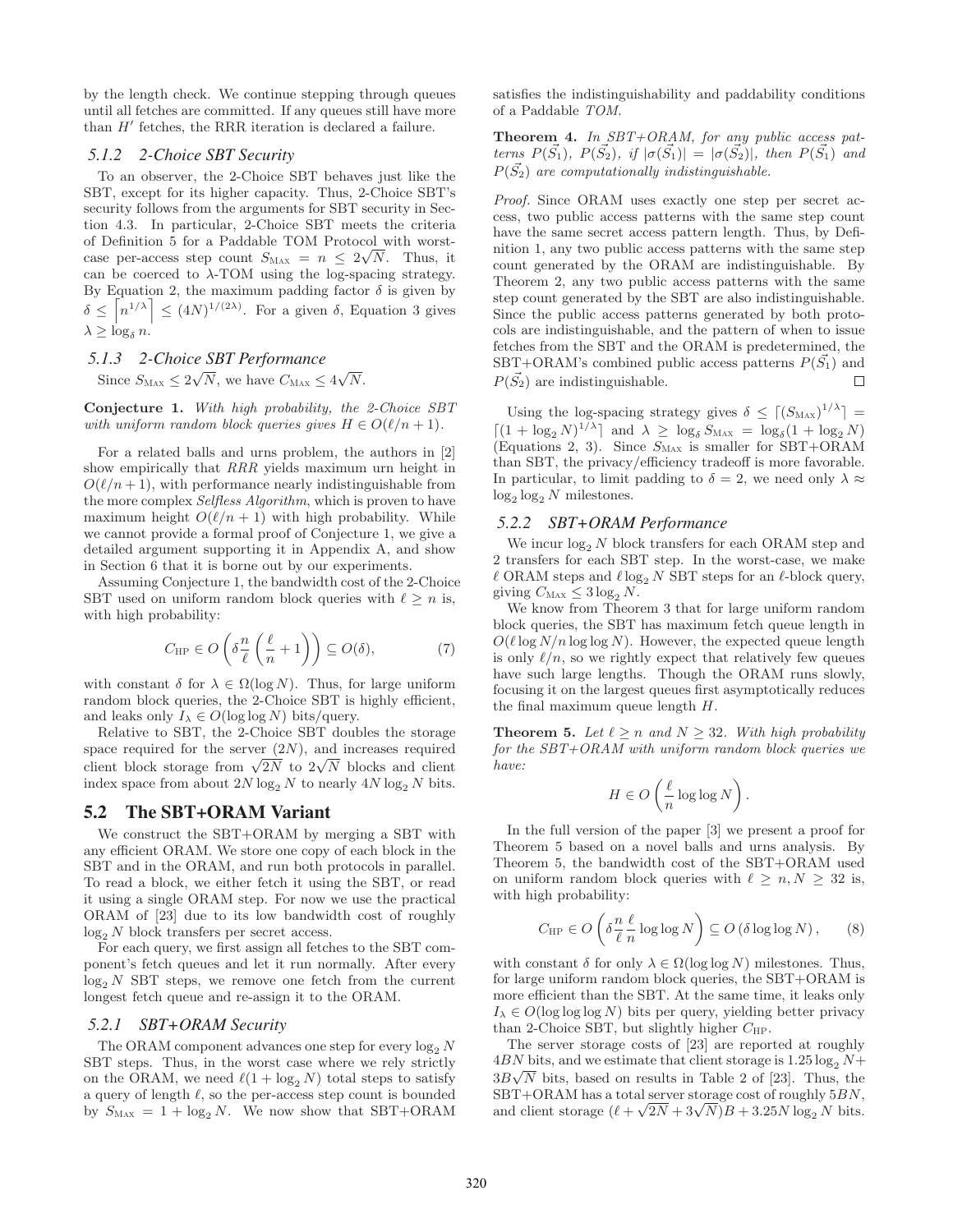

Figure 4: Analysis confirmation. Max. observed H asymptotically dominated by analytic predictions.  $\mu = \ell/n$ 

# 5.3 The Multi-SBT Variant

The Multi-SBT replaces the SBT in a SBT+ORAM with a 2-Choice SBT. Thus, the Multi-SBT stores a total of three copies of each block. Its security follows directly from the security of 2-Choice SBT and SBT+ORAM.

The Multi-SBT inherits SBT+ORAM's excellent worstcase per-access step count  $S_{\text{MAX}} = 1 + \log_2 N$  and bandwidth cost  $C_{\text{MAX}} = 3 \log_2 N$ . For large random block queries, it also inherits 2-Choice SBT's high-probability bandwidth cost:

$$
C_{\rm HP} \in O(\delta),\tag{9}
$$

while requiring only  $\lambda \in \Omega(\log \log N)$  milestones for constant  $\delta$ , and leaking only  $I_{\lambda} \in O(\log \log \log N)$  bits per query. Thus, for uniform random block queries of any size, the Multi-SBT requires only  $O(\ell + \log_2 N)$  block transfers!

Multi-SBT combines the best performance and privacy characteristics of 2-Choice SBT and SBT+ORAM, and can easily outperform both. Even in worst cases, the Multi-SBT incurs at most 3 times the bandwidth cost of SBT+ORAM, or 1.5 times the cost of SBT. Multi-SBT requires total server storage of roughly  $6BN$ , and client storage roughly  $B\sqrt{N}(3+$  $\sqrt{2}$ ) + 5.25*N* log<sub>2</sub> *N* bits.

# 6. EVALUATION

We implemented prototypes for SBT and its variants to estimate actual bandwidth costs for various query types. The prototypes simulate secure transfers of blocks between the client and server, tracking each block's location at all times.

### 6.1 Maximum Queue Length Measurements

Theorems 3, 5 and Conjecture 1 give high-probability asymptotic bounds on  $H$  for large, uniform random block queries. We validated these bounds by running simulations for the corresponding SBT variants without padding, and measuring the highest observed H over  $4N/\ell$  queries for various  $\ell$ . Our results are shown in Figure 4 along with plots of concrete functions consistent with our bounds.

#### 6.2 Simulator Details

We implemented our simulator in Java, fully modeling SBT behavior. The simulator accommodates padding, waiting to release query results until the step count reaches one of the milestones. Our simulator is synchronous, since asynchronous behavior is not needed to measure bandwidth cost.

On a single thread, the simulator requires  $0.5$  to  $1.5\mu s$  per simulated block transfer, depending on the specific protocol and number of blocks. For the sake of speed, we do not manipulate actual block contents. Thus, we're able to efficiently evaluate SBT bandwidth costs for larger block counts and longer runs without the expense of actually performing network transfers, disk IO, and encryption.

We assume a fully de-amortized black-box ORAM with  $\log_2 N$  bandwidth cost per step, based on the ORAM in [23]. When simulating the protocols with ORAM components, we step the SBT component  $\log_2 N$  times, then step the ORAM once, retrieving the previous step's result.

### 6.3 Bandwidth Cost Experiments

Figures 5–13 give our experimental results measuring bandwidth cost for three types of queries and varying three parameters  $(N, \ell, \lambda)$ . Recall that bandwidth cost is given by the total number of block transfers (fetches and stores counted individually), divided by the number of secret accesses (reads or writes)  $\ell$ .

All the experiments used a 64KB block size and allow 8GB of client space, which includes the SBT's block-ID map, space for recently fetched blocks, and space for the ORAM component, if any. Any leftover client space is used as a local block cache. Different block sizes alter storage capacity and client space, but leave bandwidth costs largely unchanged. During a trial, we run  $4N/\ell$  queries of fixed length  $\ell$ , requesting each stored block four times on average.

Each experiment varies one of: block count  $N$  (Figures 5, 8, 11), query length  $\ell$  (Figures 6, 9, 12), or milestone count  $\lambda$ (Figures 7, 10, 13). Our default block count  $N = 2^{24}$  yields a 1TB TOM storage capacity. Our default query length  $\ell = 4\sqrt{N}$  represents a  $2^{14}$  block (1GB) query for the default N. Our default milestone count  $\lambda = 8$  leaks at most  $I_{\lambda} = 3$ bits per  $\ell$ -block query.

#### *6.3.1 Uniform Random Block Queries (Figures 5–7)*

The *Uniform Random Block* queries are the best suited to the SBT protocols. For each query, we choose  $\ell$  distinct blocks uniformly at random from all N blocks. We used the same type of query to derive our analytic bandwidth cost predictions. All SBT variants outperform ORAM for large uniform random block queries, with costs as low as 5X for the Multi-SBT (Figure 6).

#### *6.3.2 Fixed Sequence Queries (Figures 8–13)*

For fixed sequence queries, we divide the  $N$  blocks into  $s = N/\ell$  non-overlapping fixed sequences of  $\ell$  distinct blocks each before permuting the blocks and storing them on the server. Each query consists of exactly one of these fixed sequences, simulating a file system in which each query re-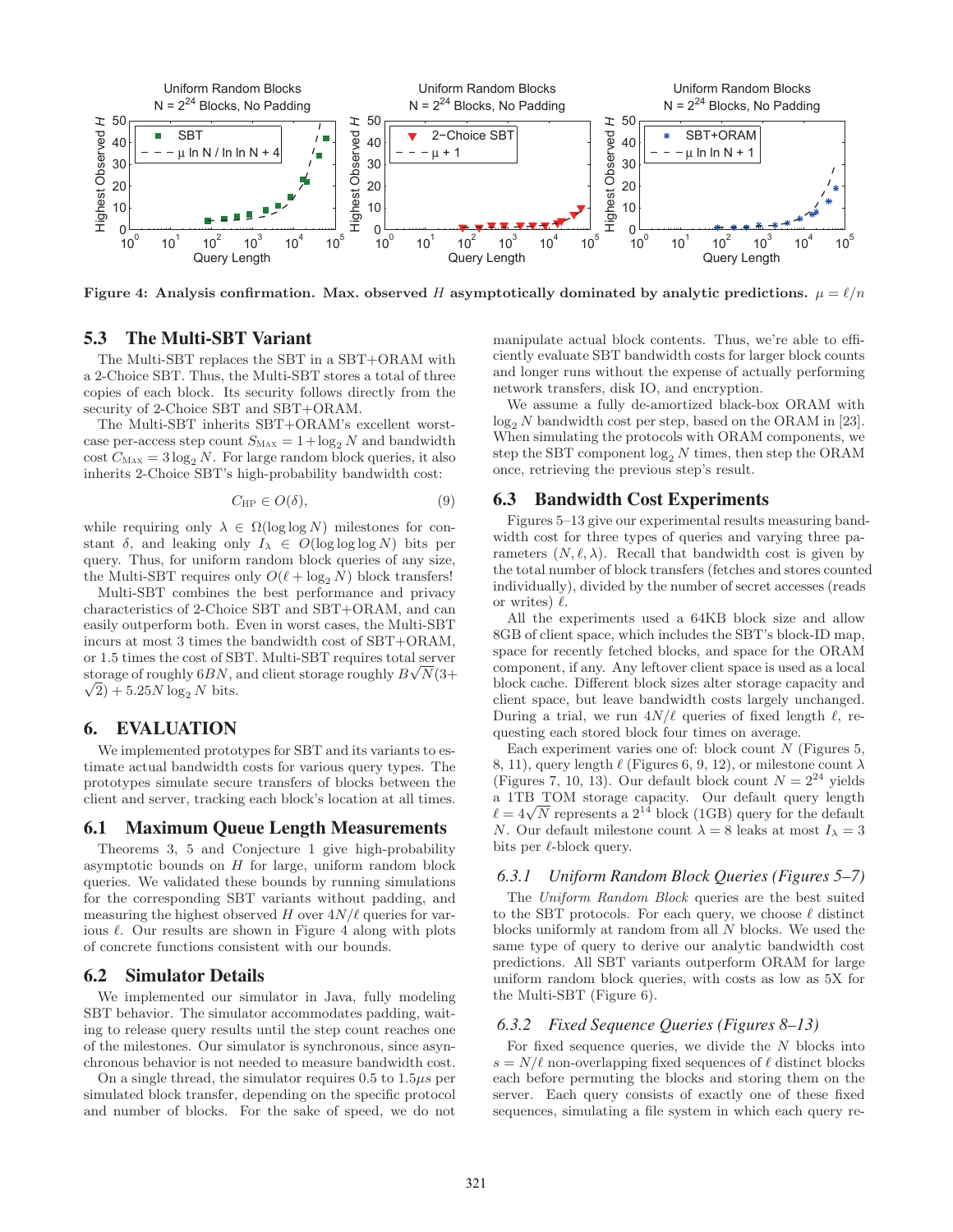

Figure 5: Uniform random block queries, varying N



Figure 8: Uniform fixed sequence queries, varying N



Figure 11: Zipf fixed sequence queries, varying N



Figure 6: Uniform random block queries, varying  $\ell$ 



Figure 9: Uniform fixed sequence queries, varying  $\ell$ 



Figure 12: Zipf fixed sequence queries, varying  $\ell$ 

queries, varying  $\lambda$ 

Figure 13: Zipf fixed sequence

 $10<sup>1</sup>$ 

Milestone Count (λ)

 $10^{2}$ 

quests an entire file. *Uniform* fixed sequence experiments choose sequences uniformly at random, while *Zipf* experiments choose sequences from a power law distribution in which the ith most common sequence is chosen with probability  $H_s/i$ , where  $H_s$  is the sth harmonic number.

There are relatively few  $(N/\ell)$  possible distinct fixed sequence queries, compared to the many  $(N \text{ choose } \ell)$  uniform random block queries. As a result, fixed sequence queries are far more likely to repeat, leading to poor SBT performance (Section 4.4). Zipf fixed sequence queries repeat frequently, so that ORAM nearly always outperforms the SBT variants (Figures 11–13). Uniform fixed sequence queries repeated less often, so several variants still outperform ORAM (Fig-





Figure 7: Uniform random block queries, varying  $\lambda$ 



Figure 10: Uniform fixed sequence queries, varying  $\lambda$ 

Zipf Fixed Sequences  $N = 2^{24}$  Blocks,  $2^{14}$  Query Size

ures 8–10). We reiterate that SBT is a *special-purpose* TOM protocol. The more varied the query block distribution, the

 $10^{0}$ 

 $10<sup>0</sup>$ 

10<sup>1</sup>

Bandwidth Cost

**Bandwidth Cost** 

 $10^2$ 

 $10<sup>3</sup>$ 

#### *6.3.3 Other Observations*

better SBT performs.

For small queries, SBTs with ORAMs converge to a worstcase cost  $3 \log_2 N$ , while others converge to a much larger cost of  $n$  (Figures 6, 9, 12). Figures 7, 10, 13 show that we can improve performance by leaking more information (increasing  $\lambda$ ) up to  $\lambda \approx 32$  ( $I_{\lambda} = 5$  bits). At this point padding costs become negligible, leaving the raw cost of the protocol. Since protocols with ORAM components have smaller worst-case costs, the milestones are packed more tightly, so padding effects become negligible sooner  $(\lambda \approx 8)$ .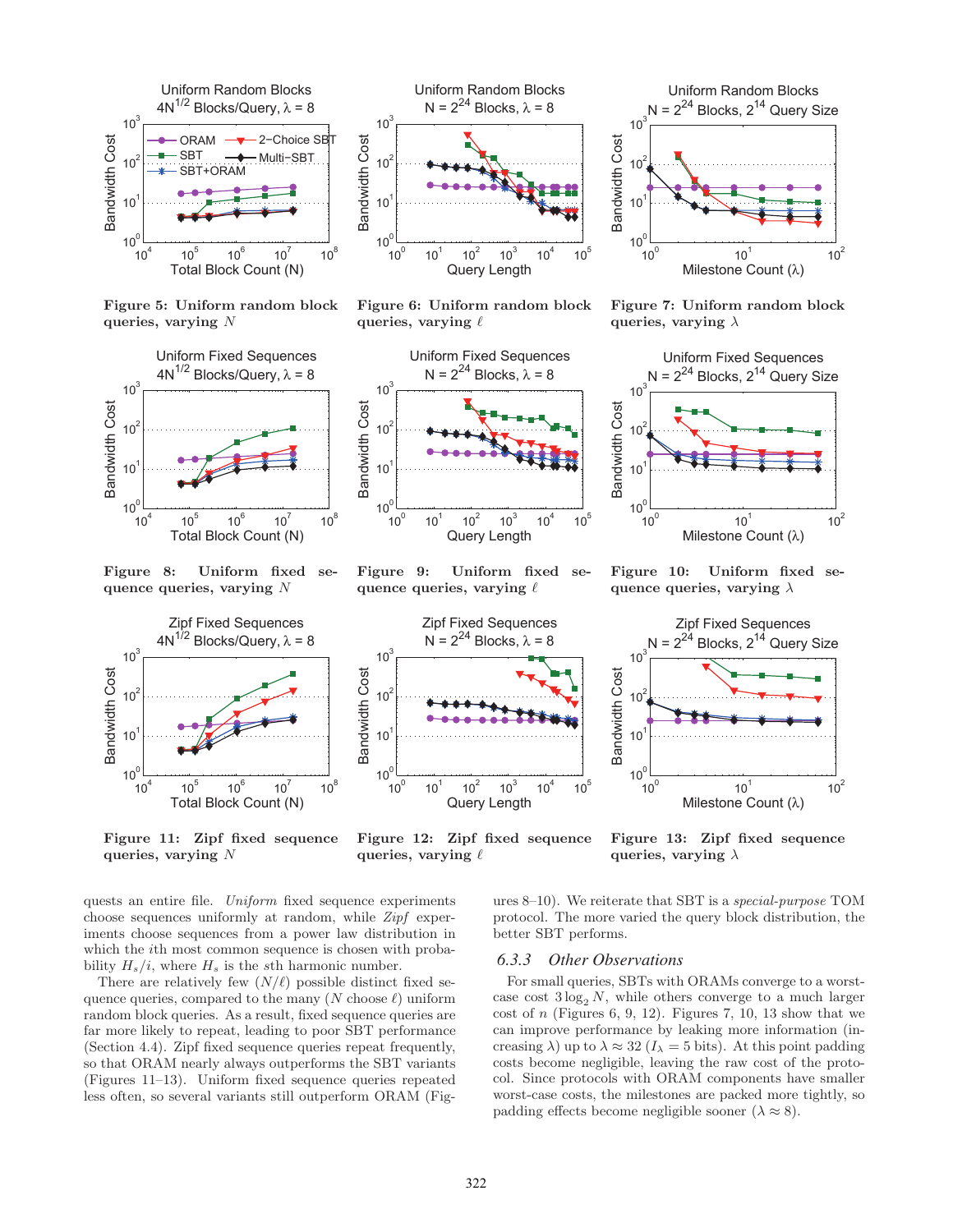# 7. CONCLUSION

We presented a novel ORAM generalization called Tunably-Oblivious Memory  $(\lambda$ -TOM), which permits a privacy/efficiency tradeoff controlled via milestone count  $\lambda$ . We introduced the log-spacing strategy for choosing milestones to minimize padding costs, and strictly bounded the information leaked by each  $\lambda$ -TOM query. We also developed the specialpurpose *Staggered-Bin TOM* protocol, and several read-only variants, including the Multi-SBT. We showed analytically and empirically that the Multi-SBT is highly efficient for large queries that are not cache-friendly, achieving bandwidth costs as low as 6X compared to the 22X-29X costs of the best existing ORAM protocols, while leaking at most 3 bits per query. We believe that the TOM model can be used in future work to build other highly secure special-purpose protocols, like SBT, that outperform current ORAM techniques on a variety of workloads.

# 8. ACKNOWLEDGEMENTS

This work was completed while the first author was a student at UC Riverside. The work was supported in part by the National Physical Science Consortium Graduate Fellowship and by grant N00014-07-C-0311 from the Office of Naval Research.

# 9. REFERENCES

- [1] D. Boneh, D. Mazieres, and R. A. Popa. Remote oblivious storage: Making oblivious RAM practical. Manuscript, http://dspace.mit.edu/bitstream/ handle/1721.1/62006/MIT-CSAIL-TR-2011-018.pdf, 2011.
- [2] J. A. Cain, P. Sanders, and N. Wormald. The random graph threshold for k-orientiability and a fast algorithm for optimal multiple-choice allocation. In *Proc. SODA*, pages 469–476. Society for Industrial and Applied Mathematics, 2007.
- [3] J. Dautrich. *Achieving Practical Access Pattern Privacy in Data Outsourcing*. PhD thesis, University of California, Riverside, 2014.
- [4] J. Dautrich and C. Ravishankar. Compromising privacy in precise query protocols. In *Proc. EDBT*, 2013.
- [5] J. Dautrich and C. Ravishankar. Combining oram with pir to minimize bandwidth costs. In *CODASPY*, 2015.
- [6] J. Dautrich, E. Stefanov, and E. Shi. Burst ORAM: Minimizing ORAM response times for bursty access patterns. In *USENIX Security*, 2014.
- [7] S. De Capitani di Vimercati, S. Foresti, S. Paraboschi, G. Pelosi, and P. Samarati. Efficient and private access to outsourced data. In *Proc. ICDCS*, 2011.
- [8] C. Gentry, K. Goldman, S. Halevi, C. Julta, M. Raykova, and D. Wichs. Optimizing ORAM and using it efficiently for secure computation. In *PETS*, 2013.
- [9] O. Goldreich and R. Ostrovsky. Software protection and simulation on oblivious RAMs. *Journal of the ACM (JACM)*, 43(3):431–473, 1996.
- [10] M. T. Goodrich, M. Mitzenmacher, O. Ohrimenko, and R. Tamassia. Privacy-preserving group data access via stateless oblivious RAM simulation. In *Proc. SODA*, pages 157–167. SIAM, 2012.
- [11] M. Islam, M. Kuzu, and M. Kantarcioglu. Access pattern disclosure on searchable encryption: Ramification, attack and mitigation. In *NDSS*, 2012.
- [12] N. L. Johnson and S. Kotz. *Urn models and their application: an approach to modern discrete probability theory*. Wiley New York, 1977.
- [13] E. Kushilevitz, S. Lu, and R. Ostrovsky. On the (in)security of hash-based oblivious RAM and a new balancing scheme. In *Proc. SODA*, pages 143–156. SIAM, 2012.
- [14] J. R. Lorch, B. Parno, J. W. Mickens, M. Raykova, and J. Schiffman. Shroud: Ensuring private access to large-scale data in the data center. *FAST*, pages 199–213, 2013.
- [15] M. Maas, E. Love, E. Stefanov, M. Tiwari, E. Shi, K. Asanovic, J. Kubiatowicz, and D. Song. PHANTOM: Practical oblivious computation in a secure processor. In *ACM CCS*, 2013.
- [16] T. Mayberry, E.-O. Blass, and A. H. Chan. Efficient private file retrieval by combining ORAM and PIR. In *NDSS*, 2014.
- [17] M. Mitzenmacher. Some open questions related to cuckoo hashing. In *Algorithms-ESA 2009*, pages 1–10. Springer, 2009.
- [18] Y. Nakano, C. Cid, S. Kiyomoto, and Y. Miyake. Memory access pattern protection for resource-constrained devices. In *Smart Card Research and Advanced Applications*, pages 188–202. Springer, 2013.
- [19] M. Raab and A. Steger. Balls into bins a simple and tight analysis. In *Randomization and Approximation Techniques in Computer Science*, pages 159–170. Springer, 1998.
- [20] R. Sion. On the computational practicality of private information retrieval. In *Proc. NDSS*, 2007.
- [21] E. Stefanov and E. Shi. Multi-Cloud Oblivious Storage. In *CCS*, 2013.
- [22] E. Stefanov and E. Shi. ObliviStore: High performance oblivious cloud storage. In *IEEE Symposium on Security and Privacy*, 2013.
- [23] E. Stefanov, E. Shi, and D. Song. Towards practical oblivious RAM. NDSS, 2012.
- [24] E. Stefanov, M. van Dijk, E. Shi, C. Fletcher, L. Ren, X. Yu, and S. Devadas. Path ORAM: An extremely simple oblivious RAM protocol. In *ACM CCS*, 2013.
- [25] P. Williams, R. Sion, and A. Tomescu. PrivateFS: A parallel oblivious file system. In *CCS*, 2012.
- [26] X. Yu, C. W. Fletcher, L. Ren, M. v. Dijk, and S. Devadas. Generalized external interaction with tamper-resistant hardware with bounded information leakage. In *Proc. ACM CCSW*, pages 23–34. ACM, 2013.

# APPENDIX

# A. PERFORMANCE ANALYSES / PROOFS

Here we prove Theorem 3 and argue for Conjecture 1. The proof of Theorem 5 is deferred to the extended version of the paper [3]. In each case, our goal is to upper-bound the maximum fetch queue length  $H$  — the maximum number of blocks that must be fetched from any one bin by the